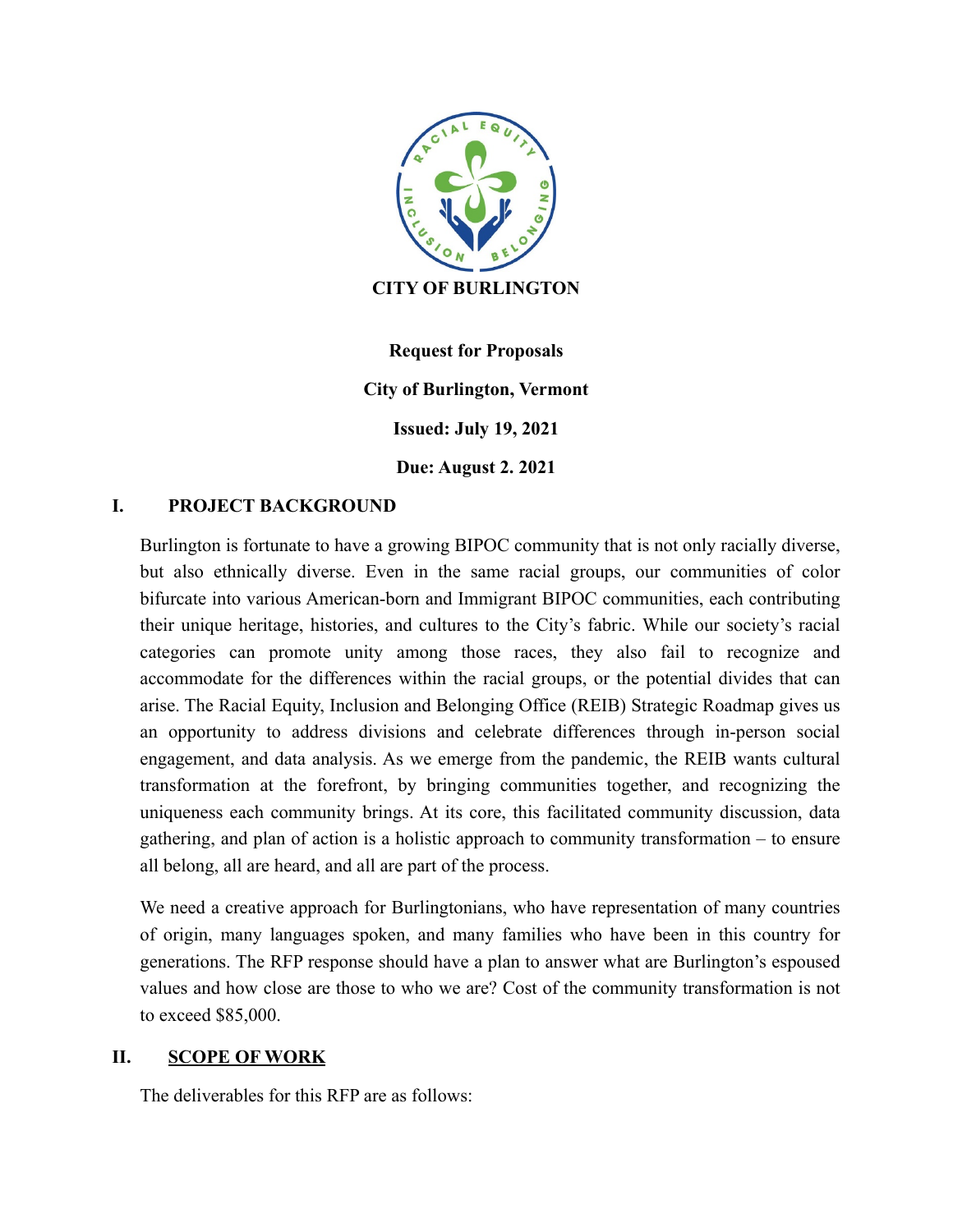- Culture Gap Analysis
- Community Assessment
	- o Surveys
	- o Focus Groups
	- o Community Wide Discussions
	- o Interviews
- Create Culture Transformation Strategy
	- o Actions Plans based on Community Assessment data
- Manage Expectations and Plan for Community Resistance

#### **III. RESPONSE FORMAT**

Proposals must be received before the Response Date and include the following:

- Background information of the company making the proposal, focusing on past experience with facilitating community discussions.
- Background information of the key personnel working on the project, focusing on past experience and success facilitating community discussions.
- Proposed contract services and a breakdown of individual(s) that will be responsible for each aspect of the project.
- Detailed timeline for meeting expected deadline based on previous racial equity/justice facilitations.
- Demonstrated an understanding of how the City of Burlington can lead other municipalities in this effort.
- Cost for providing consulting services.

# **IV. [CONTRACTOR/ SELECTION**

While cost is a consideration in the RFP evaluation process, the City is not required to select the lowest cost proposal. A history of successful racial equity/justice facilitations and community transformation will be the main factor when evaluating and selecting the winning proposal. Submittals should sufficiently demonstrate how the consultant is uniquely qualified for such an undertaking and will be reviewed and evaluated by the Director of Racial Equity, Inclusion and Belonging, and a panel of employees.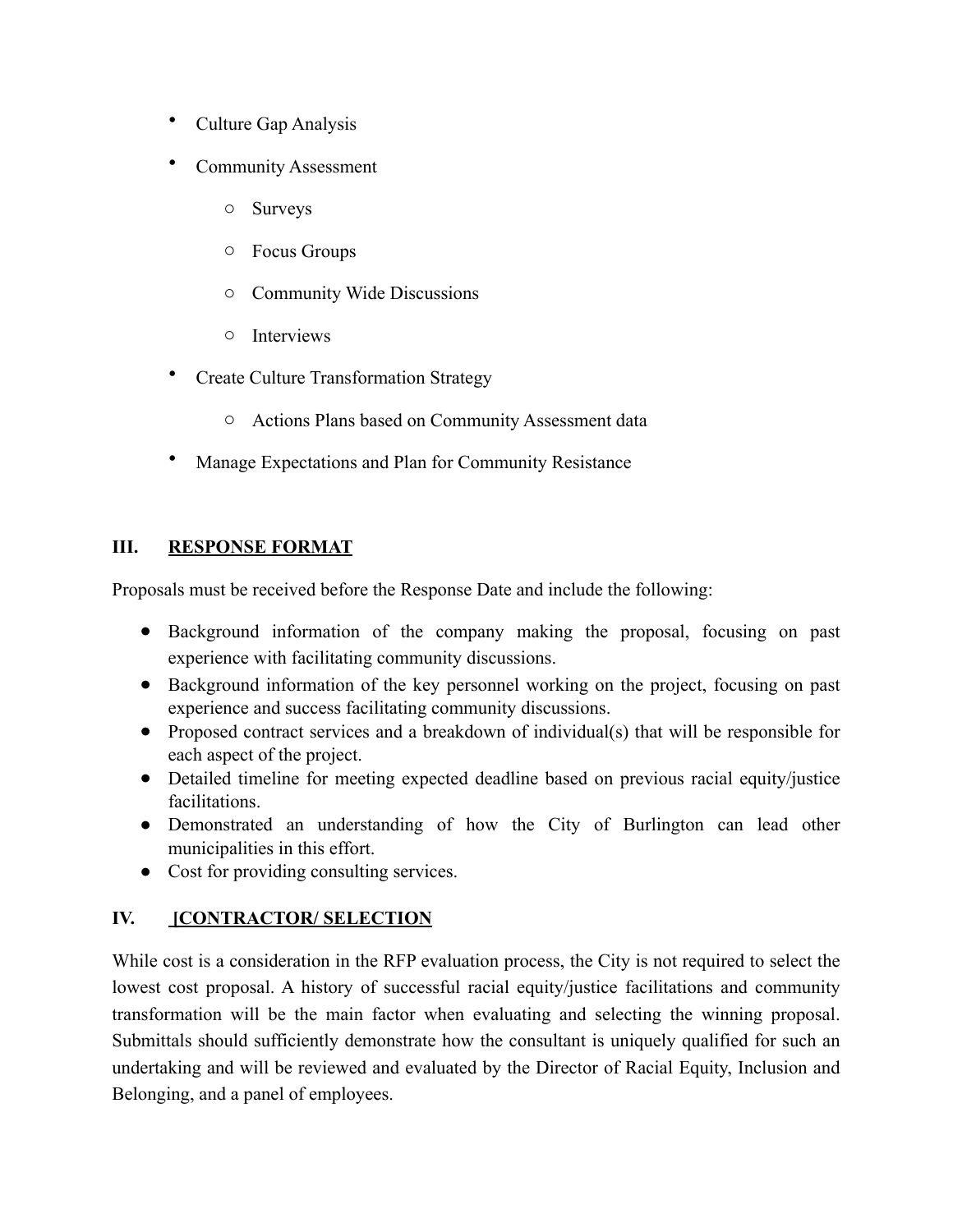This RFP does not commit the City to pay any costs incurred by any proposer in the submission of a proposal. The proposer is responsible for all costs associated with the response to this RFP. The City reserves the right to reject any and all proposals at any time with no penalty, to negotiate with any qualified source, to waive any formality or to cancel the RFP in part or in its entirety if it is in the best interest of the City of Burlington. This solicitation of proposals in no way obliges the City of Burlington to award a contract.

All complete proposals from qualified Contractors will be evaluated on the following criteria:

- **1. Ability to Meet Budget………………………………………..(15 pts)**
- **2. Demonstrated Project Understanding……………………….(20 pts)**
- **3. Experience & Qualifications…………………………………(25 pts)**
	- a. Areas of expertise may include:
		- i. Racial Justice Advocate/Consultant
		- ii. Facilitated Community Conversations
		- iii. Utilization of data and culture analysis
		- iv. Deep understanding of systemic racism
		- v. Deep understanding of the intersection of race, ethnicity, nationality and migration
- **4. Ability to Meet Proposed Schedule……………………………(10 pts)**
	- a. Targeted contract award date of August 13, 2021
	- b. First draft of report targeted for November 16, 2021
	- c. Second draft of report targeted for May 30, 2022
	- d. Project completion targeted for August 12, 2022
- **5. Depth of Skills…………………………………………………(10 pts)**
- **6. Demonstration of Innovative Approach……………………..(10 pts)**
- **7. Quality, Clarity & Completeness of Proposal………....…….(10 pts)**

# V. **SUBMISSIONS**

Proposals and questions shall be submitted via e-mail to:

Tyeastia Green, Director Racial Equity, Inclusion and Belonging [tgreen@burlingtonvt.gov](mailto:tgreen@burlingtonvt.gov)

# **VI. EXHIBITS**

- a. Exhibit A: Contractor Proposal
- b. Exhibit B: Draft Contract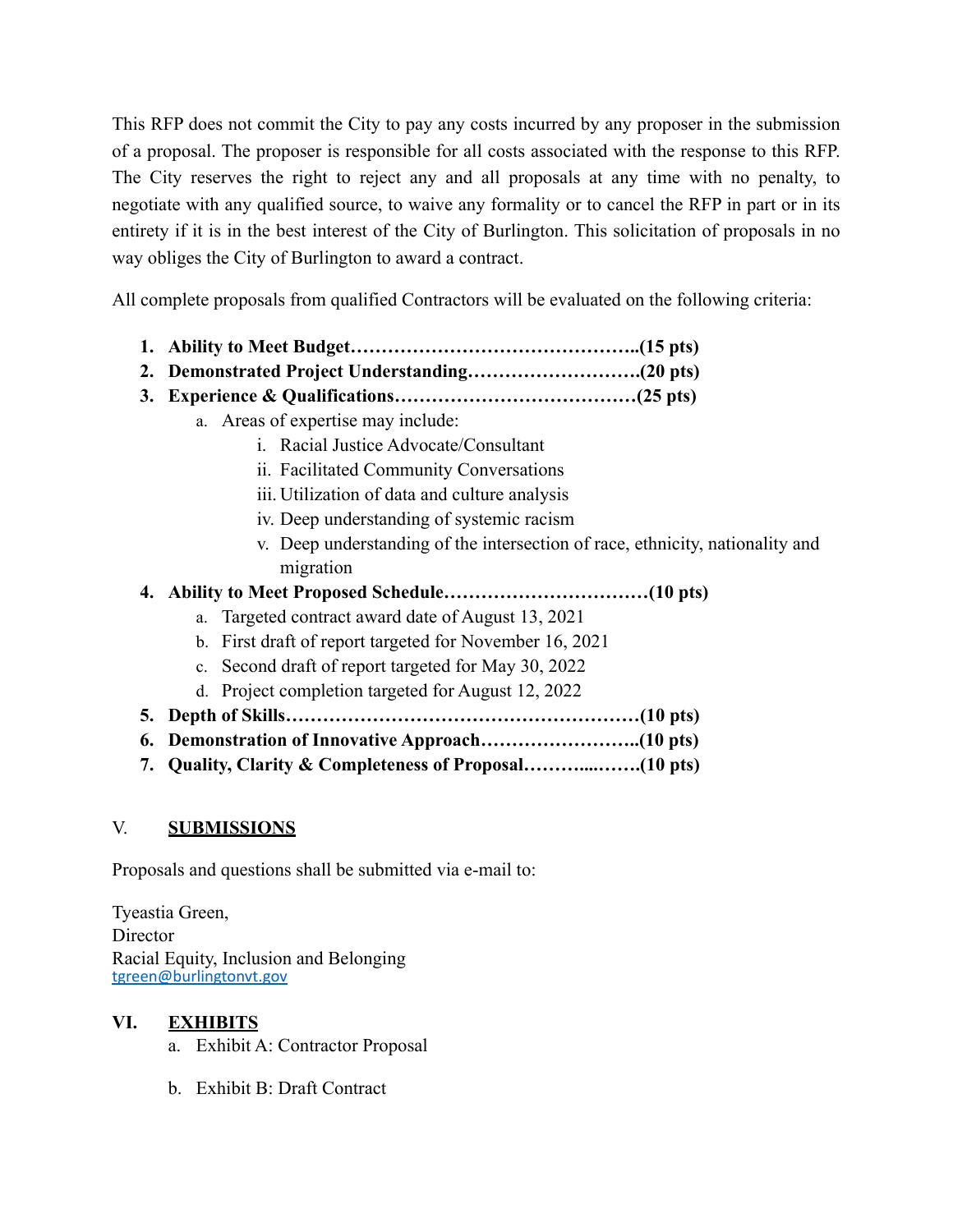- c. Exhibit C: Burlington Standard Contract Conditions
- d. Exhibit D: Burlington Livable Wage Ordinance Certification
- e. Exhibit E: Burlington Outsourcing Ordinance Certification
- f. Exhibit F: Burlington Union Deterrence Ordinance Certification

#### **VII. CONTRACTING**

The Contractor, prior to being awarded a contract, shall apply for registration with the Vermont Secretary of State's Office to do business in the State of Vermont, if not already so registered. The registration form may be obtained from the Vermont Secretary of State, 128 State Street, Montpelier, VT 05633-1101, PH: 802-828-2363, Toll-free: 800-439-8683; Vermont Relay Service – 711; web site:<https://www.sec.state.vt.us/>. The contract will not be executed until the Consultant is registered with the Secretary of State's Office. The successful Consultant will be expected to execute sub-agreements for each sub-consultant named in the proposal upon award of this contract.

Prior to beginning any work, the Consultant shall obtain Insurance Coverage in accordance with the Burlington Contract Conditions (Attachment A in this RFP). The certificate of insurance coverage shall be documented on forms acceptable to the City.

If the award of the contract aggrieves any firms, they must appeal in writing to the City. The appeal must be post-marked within seven (7) calendar days following the date of written notice to award the contract.

# **VIII. AGREEMENT REQUIREMENTS**

The selected consultant will be required to execute a contract with the City on the terms and conditions required by the City, including but not limited those in the Burlington Contract Conditions (Attachment C) and the attached Draft Agreement.

# **IX. LIMITATIONS OF LIABILITY**

The City assumes no responsibility or liability for costs incurred by parties responding to this Request for Proposals, or responding to any further requests for interviews, additional data, etc., prior to the issuance of the contract.

# **X. COSTS ASSOCIATED WITH PROPOSAL**

Any costs incurred by any person or entity in preparing, submitting, or presenting a proposal are the sole responsibility of that person or entity. The City will not reimburse any person or entity for any costs incurred.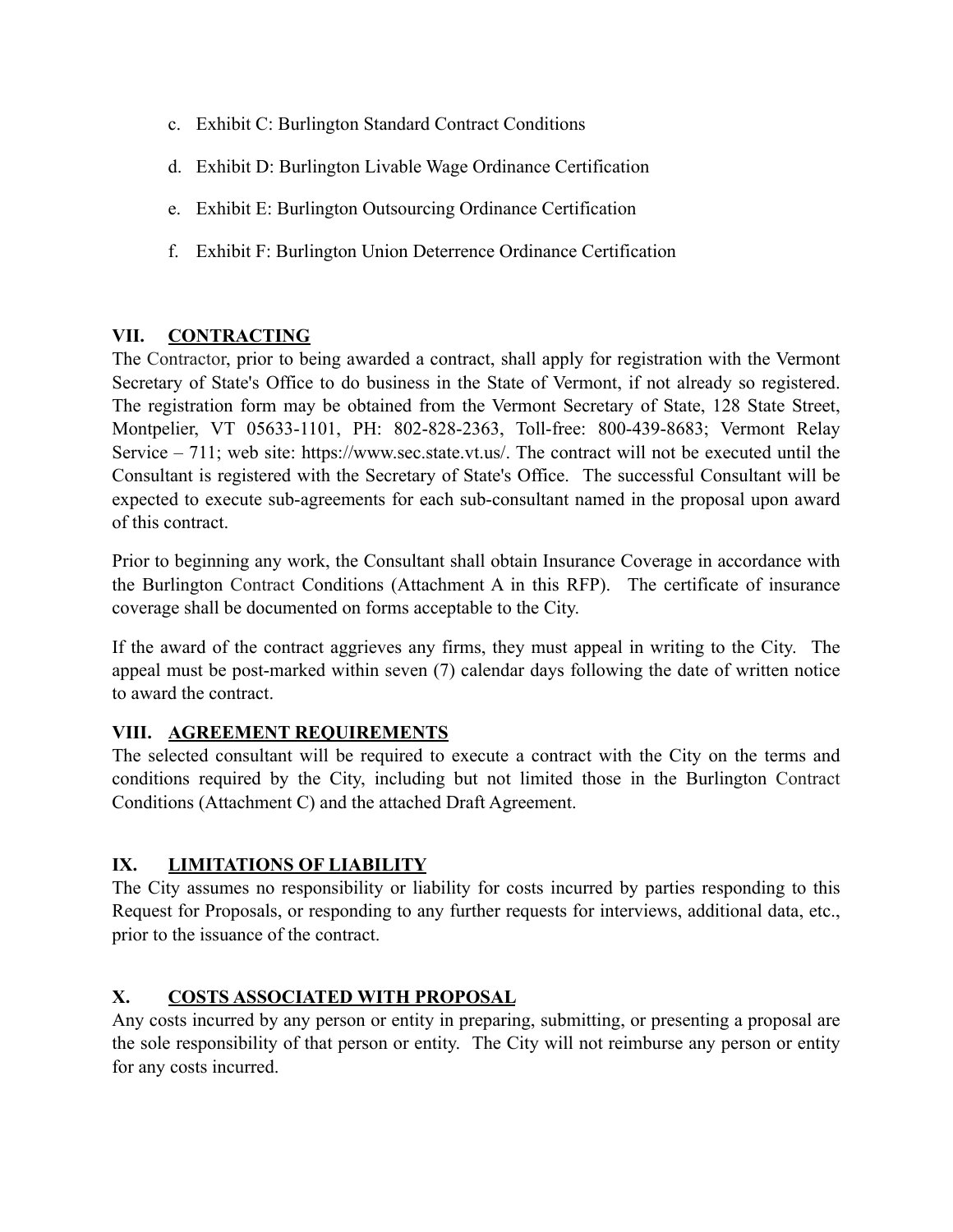#### **XI. INDEMNIFICATION**

Any party responding to this Request for Proposals is acting in an independent capacity and not as an officer or employee of the City. Any party responding to this Request for Proposals will be required to indemnify, defend, and hold harmless the City, its officers, and employees from all liability and any claims, suits, expenses, losses, judgments, and damages arising as a result of the responding party's acts and/or omissions in or related to the submission of the response.

# **XII. REJECTION OF PROPOSALS**

The City reserves the right to reject any or all proposals, to negotiate with one or more parties, or to award the contract to the proposal the City deems will meet its best interests, even if that proposal is not the lowest bid. The City reserves the right to re-advertise for additional proposals and to extend the deadline for submission of the proposals. This Request for Proposals in no way obligates the City to award a contract.

# XIII. **OWNERSHIP OF DOCUMENTS**

Any materials submitted to the City in response to this Request for Proposals shall become the property of the City unless another arrangement is made by written agreement between the City and the responding party. The responding party may retain copies of the original documents.

#### XIV. **PUBLIC RECORDS**

Any and all records submitted to the City, whether electronic, paper, or otherwise recorded, are subject to the Vermont Public Records Act. The determination of how those records must be handled is solely within the purview of City. All records the responding party considers to be trade secrets, as that term is defined by subsection 317(c)(9) of the Vermont Public Records Act, or that the responding party otherwise seeks to have the City consider as exempt must be identified clearly and specifically at the time of submission. It is not sufficient to merely state generally that a proposal is proprietary, contains a trade secret, or is otherwise exempt. Particular records, pages, and sections which are believed to be exempt must be specifically identified as such and must be separated from other records with a convincing explanation and rationale sufficient to justify each exemption from release consistent with Section 317 of Title 1 of the Vermont Statutes Annotated.

#### **XV. PUBLIC HEALTH EMERGENCIES**

Bidders are advised that public health emergencies, as declared by the City, the State of Vermont, or the Federal Government, including the current pandemic of Novel Coronavirus (COVID–19), may introduce significant uncertainty into the project, including disruption of timelines or revised practices. Contractors shall consider public health emergencies as they develop project schedules and advance the work.

If a public health emergency is declared, the City will not be responsible for any delays related to the sequence of operations or any expenses or losses incurred as a result of any delays. Any